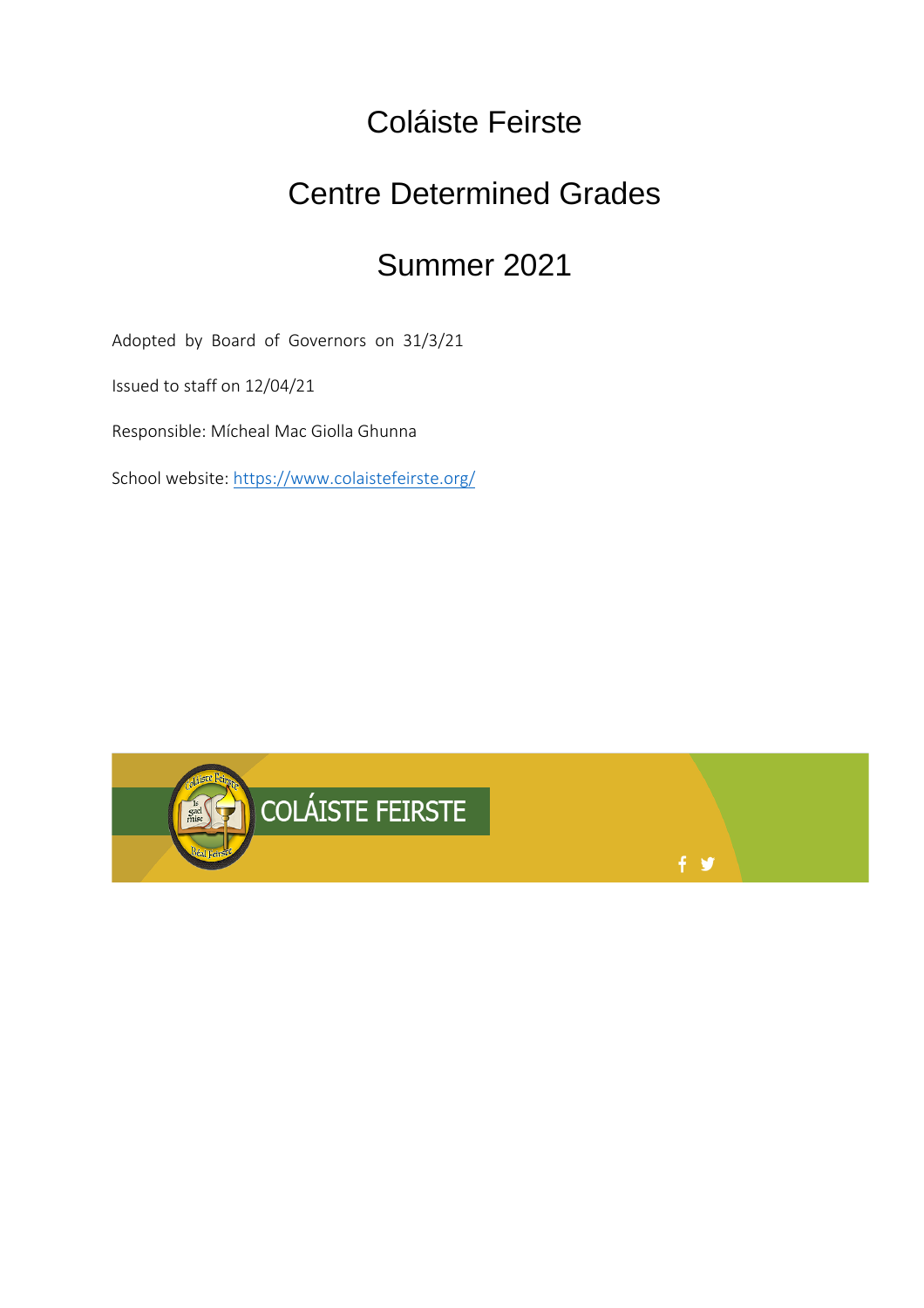# Statement of Intent

The purpose of this policy is:

- To ensure that the effective operation of the Centre Determined Grades process produces fair, objective, consistent and timely outcomes within and across departments.
- To ensure that all staff involved in producing Centre Determined Grades know, understand and can complete their roles in the process as published by CCEA.
- To ensure that Centre Determined Grades are produced in line with the process as published by CCEA, using the professional judgement of teachers, with internal moderation, ensuring quality and accuracy of the grades submitted to CCEA.
- To ensure that the centre meets its obligations in relation to relevant legislation.

It is the responsibility of everyone involved in the generation of Centre Determined Grades to read, understand and implement this policy. The Centre Determined Grades policy will be in line with CCEA Alternative Arrangements – Process for Heads of Centre, subject- specific guidance and other CCEA guidance and information issued in relation to Summer 2021. All staff involved in centre determined grades will support the implementation of alternative arrangements as set out by CCEA, including the CCEA review stage. Staff will familiarise themselves with all relevant guidance provided by CCEA, the JCQ requirements and the relevant centre policies.

*All CCEA support materials are available on the HoD Shared Drive or can be accessed from the CCEA website.*

# Process Overview

There is a five step process for the Summer 2021 awarding arrangements as outlined in the CCEA Alternative Arrangements – Process for Heads of Centre. Internal deadlines relating to the steps of the CCEA process are provided in Appendix 1 (CCEA Guidance). Coláiste Feirste has devised an additional internal verification calendar alongside the CCEA guidance to guide teachers and HoDs through the process.

*The training materials used during HoD and subject meetings are available via the HoD Shared Drive.*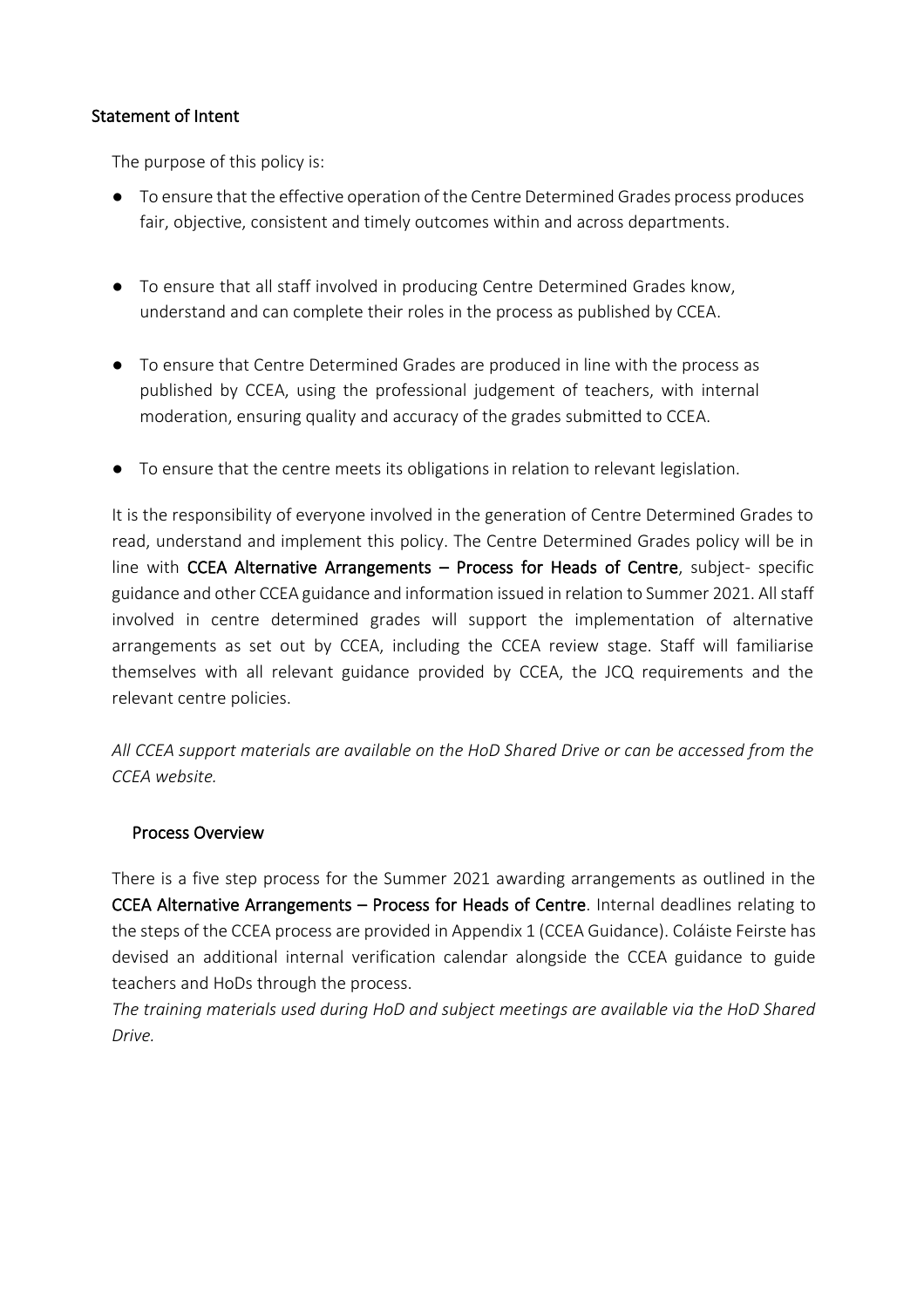# Roles and Responsibilities

Roles and responsibilities of Coláiste Feirste staff are outlined below:

The **Board of Governors** is responsible for approving the policy for producing Centre Determined Grades and must notify CCEA of arrangements should the Head of Centre be unavailable to confirm the Centre Determined Grades.

The Head of Centre has overall responsibility for the centre as an examinations centre and will ensure the roles and responsibilities of all staff are defined.

The Head of Centre will confirm that Centre Determined Grade judgements are accurate and represent the professional judgement made by staff. The Head of Centre will ensure that the method of determining grades by the centre (in line with processes published by CCEA) uses the professional judgement of teachers, with internal moderation and participation in an external review process set out by CCEA.

The Head of Centre will work collaboratively with CCEA in terms of engaging with professional dialogue and the provision of evidence as requested.

The Senior Leaders will provide support to staff involved in producing Centre Determined Grades. They will support the Head of Centre in the quality assurance of the final Centre Determined Grades. They have a role in achieving a consistent approach across departments and authenticating the preliminary outcomes in subjects where there is only one teacher. This will be agreed on a case-by-case basis but may include, for example;

Senior Leaders validating the outcomes after comparing them with outcomes in associated subject areas where applicable.

Senior Leaders designated to support the authentication process:

- Danielle Ní Riabhaigh
- Padraig Mac Cathail
- Wayne Pickering
- Daithí Ó hAnluain

Danielle Ní Riabhaigh and Padraig Mac Cathail attended the CCEA Chartered Institute of Educational Assessors (CIEA) training and will act as Lead Assessors in Coláiste Feirste and disseminate the content of the programme to all teachers involved in producing Centre Determined Grades.

The Examinations Officer is responsible for ensuring accurate and timely entries are submitted to CCEA. They must ensure that all information from CCEA is shared promptly with all relevant staff. The Examinations Officer will ensure that they know, understand and can use the CCEA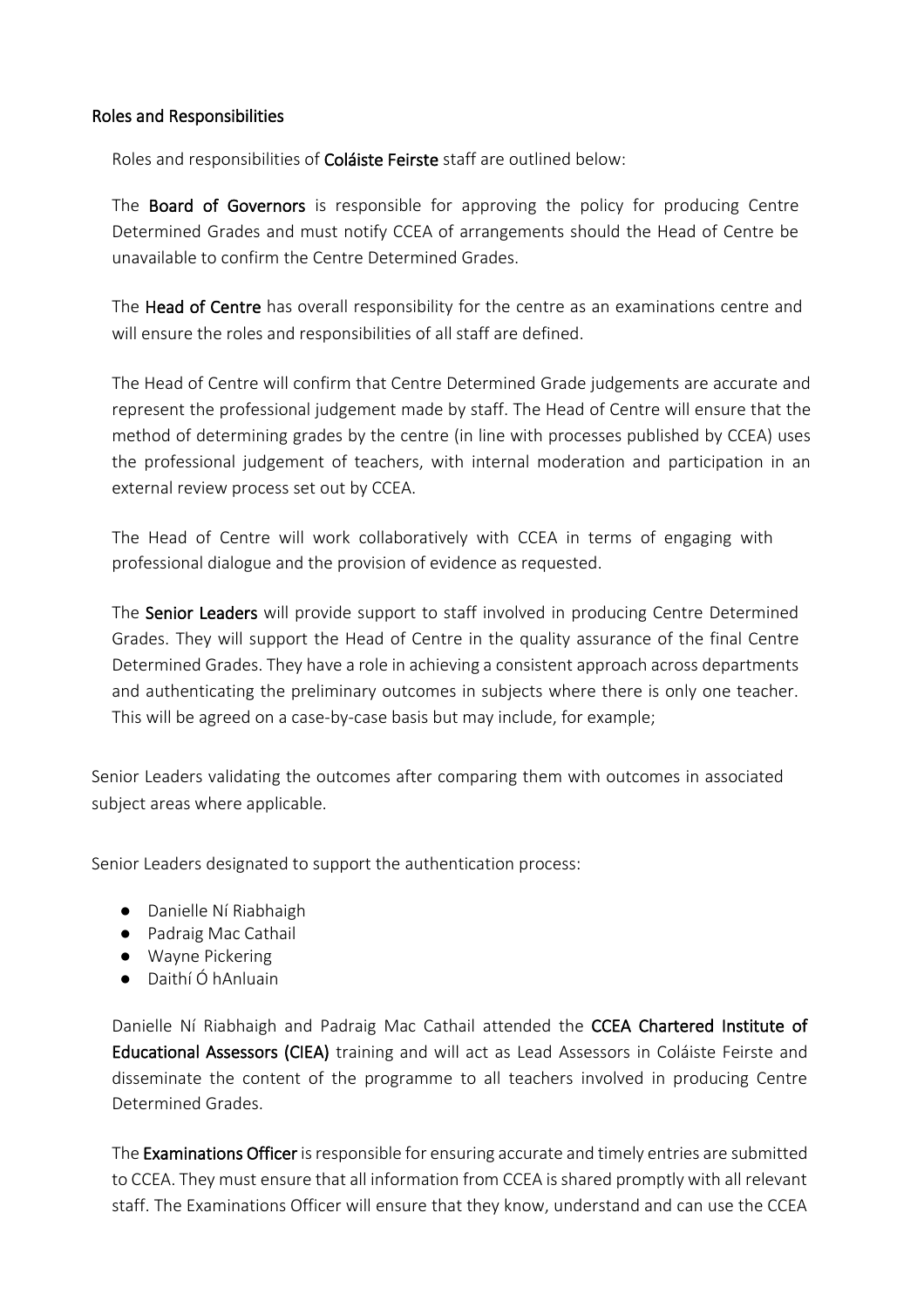Centre Manager Applications. They will ensure that the centre's systems for data capture are enabled and that the Centre Determined Grades are submitted for each candidate entry by the published date(s) for Summer 2021 (21/5/21 and 4/6/21).

The Examinations Officer is responsible for the administration of the final Centre Determined Grades and for managing the post-results services within the centre.

Heads of Department are responsible for supporting departmental staff and ensuring all staff conduct assessments under the appropriate levels of control and have the information required to make accurate and fair judgements. They will ensure that a Head of Department Checklist is completed for each qualification that they are submitting.

Additional support and, where appropriate, quality assurance measures will be provided for newly qualified teachers through departments and the Teacher Tutor.

Teachers are responsible for ensuring that they conduct assessments (which may include the optional assessment resource) under the centre's appropriate levels of control, where it is safe to do so, and that they have sufficient evidence, in line with the centre policy, to support Centre Determined Grades for each candidate they have entered for a qualification. They must ensure that the Centre Determined Grade they assign to each candidate is a fair, valid and reliable reflection of the assessed evidence available for each candidate. All teachers are required to contact HoDs or Senior Leaders immediately regarding any concerns about the CDGs process. They must complete the Candidate Assessment Record to include a description of the assessment evidence used, the level of control for each assessment considered, and any other evidence that explains the final Centre Determined Grade submitted. Teachers have the responsibility for internal standardisation and moderating candidates' work, in conjunction with departmental colleagues and Senior Leaders as required. They must securely store and be able to retrieve evidence to support their decisions in accordance with departmental and whole school policy.

The knowledge, expertise and professionalism of the staff of **Coláiste Feirste** is central to determining Centre Determined Grades.

# Training, Support and Guidance

Teachers involved in determining grades must attend any centre-based training provided.

Training 1 (HoDs): 9/3/21

Training 2 (subject teachers without HoDs): 10/3/21

Further training and information sessions will be held at departmental level using information provided by the Lead Assessors and any other relevant information from the Examinations Officer, SENCO etc.

Directed time is dedicated to the CDG process and all departments are required to attend training, support and moderation sessions.

Coláiste Feirste will engage fully with all training and support that CCEA has provided, including web-based support and training. Further general and subject-specific support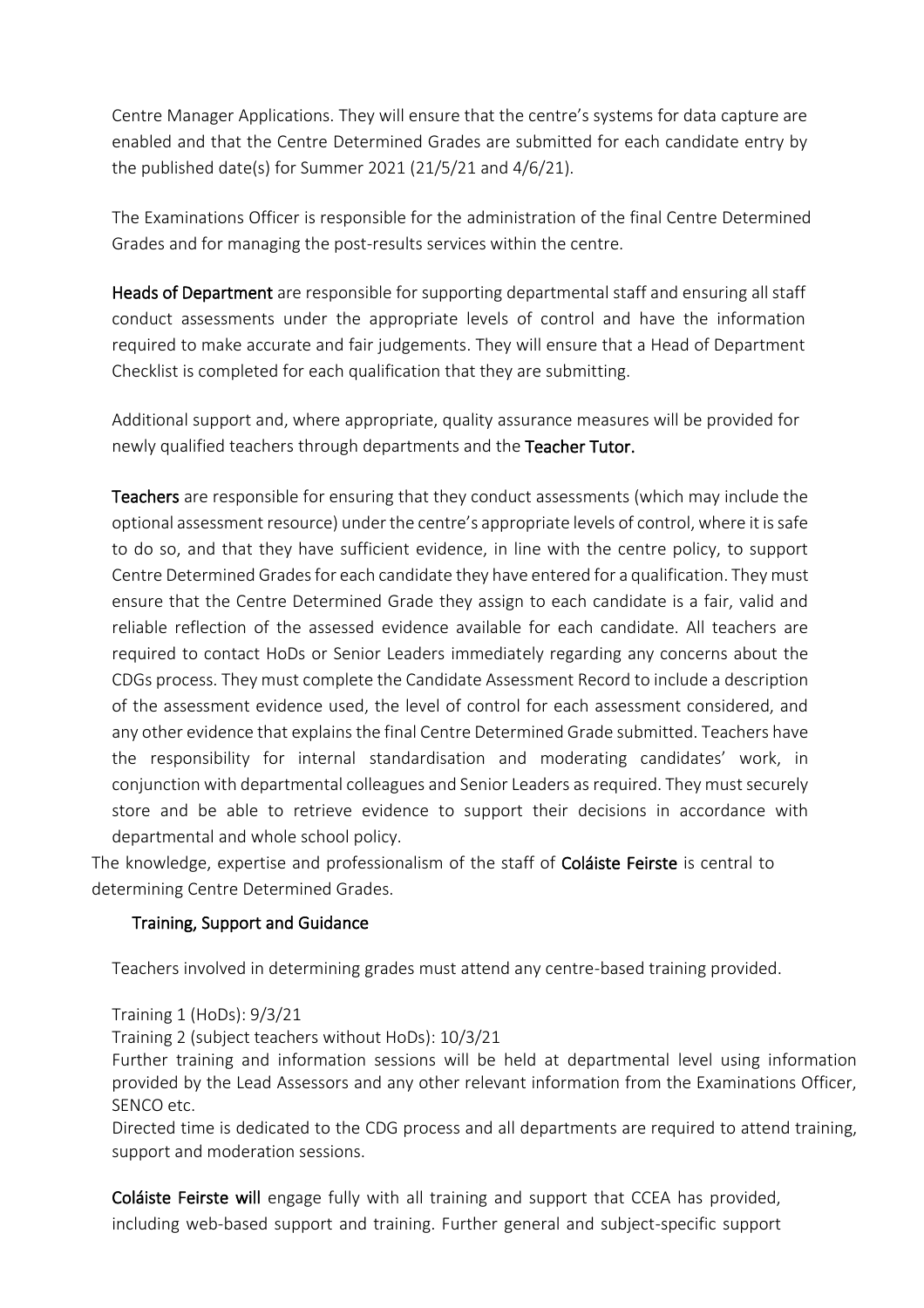and guidance can be found on the CCEA website at [www.ccea.org.uk](http://www.ccea.org.uk/)

The centre policy will be supported through training provided by CCEA to Senior Leaders through the CIEA. Senior Leaders will disseminate this training to all teachers involved in producing Centre Determined Grades (Danielle/Padraig). HoDs will use this information to guide teachers through the process and ensure validity, non-bias and fairness is implemented throughout this robust process.

If relevant staff are unable to attend subject support meetings or training, they must delegate to the most suitable alternative member of staff and ensure that the information is shared at the earliest possible opportunity with all relevant staff. Danielle Ní Riabhaigh should be notified if no one from a department has been able to attend support meetings and Danielle Ní Riabhaigh will consider how this is addressed.

#### Appropriate Evidence

Coláiste Feirste will use the following candidate evidence in arriving at Centre Determined Grades. The first part of the list indicates the key evidence that will be considered, and the asterisked evidence will be used if key evidence is not available:

- CCEA assessment resources for 2021;
- CCEA grades (public examinations);
- CCEA past papers;
- mock examinations, which relate to the CCEA specification (December series);
- $\bullet$  coursework or controlled assessments, even where not completed  $-$  if applicable to the subject;
- class tests;
- oral examinations;
- practical tasks;
- homework\*;

Coláiste Feirste will base all evidence on the relevant CCEA qualification specifications as set out in the CCEA Alternative Arrangements – Process for Heads of Centre.

Coláiste Feirste has taken into account the information provided by CCEA about unit omissions before the cancellation of examinations. These are detailed on the Summer 2021 Information Pre-Examination Cancellation section of the CCEA website.

Coláiste Feirste is taking account of disruption that candidates have faced to their learning as a result of COVID-19 by ensuring that pupils are only assessed on what they have been taught and to provide sufficient evidence to assess the student's standard of performance, as measured against the requirements of the relevant specification.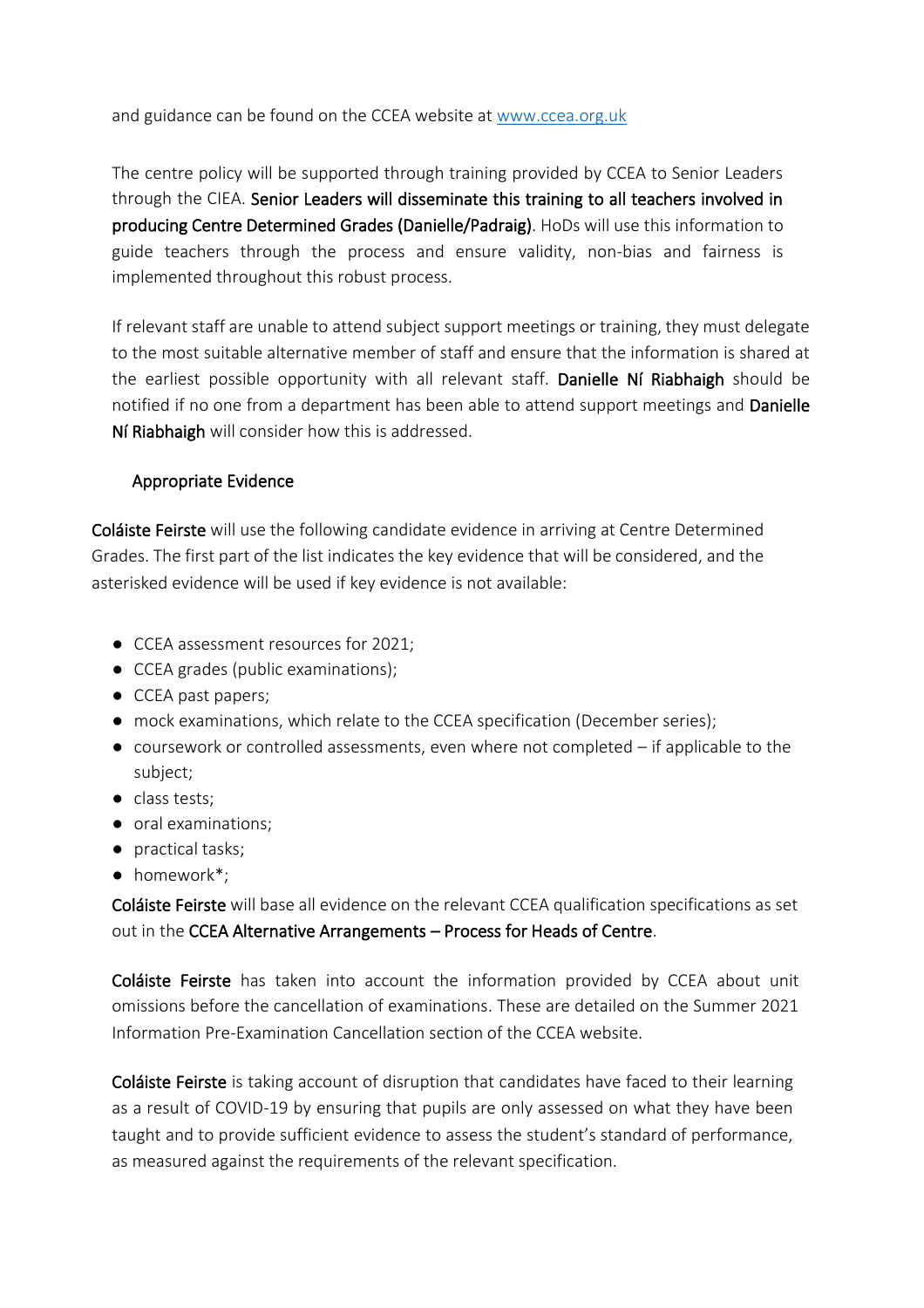Departments will keep a record of the assessments they will use for the subject cohort. Heads of Department will use the CCEA Departmental Assessment Evidence Grid for this. If required for submission to CCEA the Departmental Assessment Evidence Grid will include a record of the assessment evidence used and a brief record where an Assessment Objective is not covered at all in the evidence or if an assessment has been adapted.

Coláiste Feirste will keep records at individual student level. The CCEA Candidate Assessment Record will be submitted for candidates selected by CCEA for sampling. The departmental approach will take into account the level and impact of the disruption. The individual student records will indicate how specific additional disadvantage has been considered. The Candidate Assessment Record will record, where relevant any access arrangements and enhancements to marks as a result of special consideration (in line with JCQ requirements).

Any adaptations that have been made will be based on the CCEA Alternative Arrangements -Process for Heads of Centre.

Candidates will be made aware of the evidence that will be used in determining their grades (minus grade information) through the Candidate Record Sheets and pupil/teacher discussion beginning from April 12th. Each pupil will have an evidence portfolio which will be kept in a secure location in the centre. Senior Leaders will support departments and parents through clarity and communication regarding the CDGs process and the role of CCEA.

# Centre Determined Grades

Coláiste Feirste will determine grades based on evidence that reflects the standard at which a candidate is performing, i.e. their demonstrated knowledge, understanding and skills in /regard to the specification content they have covered.

To make accurate judgements, teachers must have a clear understanding of:

- the range of skills, knowledge and understanding covered by the specification;
- the assessment requirements and the structure of the specification;
- the grade descriptions at key grades;
- the level of demand of the qualification assessments; and
- the weighting of each component/unit and the type of assessment.

Information on these aspects for each qualification will be drawn from the CCEA specification, specimen assessment materials, past papers, controlled assessment/coursework assessment tasks, and Chief Examiner and Principal Moderator reports, which are available on the CCEA website at [www.ccea.org.uk.](http://www.ccea.org.uk/)

All teachers will complete the Candidate Assessment Record and will forward to their Head of Department/Subject Leader. All teachers are responsible for ensuring that all evidence has been stored safely and is accessible to support the CCEA Review of Evidence and Award process. It is important that decisions are justified and recorded to show how the evidence was used to arrive at a fair and objective grade.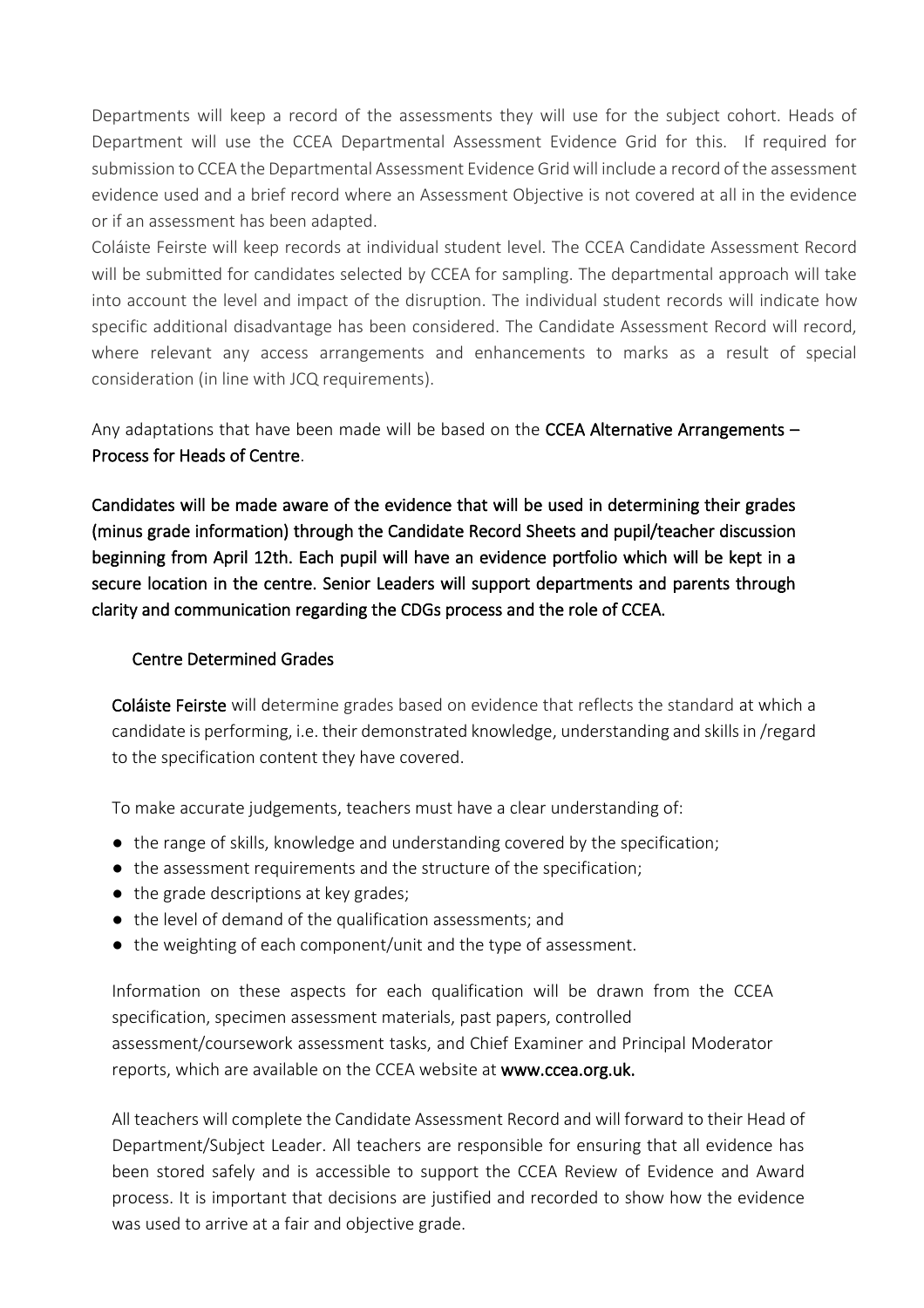# Internal Standardisation

In subjects where there is more than one teacher and/or class in the department, it is a requirement to carry out internal standardisation. The purpose of internal standardisation is to provide teachers with confidence in the grades they have assigned, to ensure fairness and objectivity of decisions, and to ensure consistency in the application of assessment criteria and standards. This allows for any teachers' differences to be resolved.

Internal standardisation should include cross-checking of marking across the full range of marks and include candidates from each class.

The Candidate Assessment Records should form the basis of discussions around decisions made.

As a result of the internal standardisation process, it may be necessary for a teacher or the Head of Department to adjust the original decision:

- to match the standards as established and understood in the guidance provided; and
- to bring judgements into line with those of other teachers in the department.

*In the context of internal standardisation, any necessary decisions will be made by the Head of Department. They should complete the relevant checklist, which will record any adjustments and relevant information.*

Refer to the school assessment policy for whole school assessment information.

# Head of Centre Moderation and Declaration

Coláiste Feirste strives to have a consistent approach across departments/subjects. Senior Leaders (KS3, KS4, KS5) will carry out moderation, to include a review of marking and the internal standardisation arrangements and will investigate whether decisions have been justified. Unexplained grade profiles will be considered and may result in a review of the evidence used or remarking. A record of decisions should be retained. All subject grades for each piece of evidence gathered, for every pupil are required to be available for moderation during departmental and HoC sessions and evidence must also be available from the secure locations agreed at whole school level.

The moderation exercise will include professional discussions with Heads of Department. Senior Leaders will consider both the subject and centre outcomes based on the evidence available.

The Head of Centre will submit a declaration on behalf of the centre. This will include a confirmation that the Centre Determined Grades for candidates are a true representation of their performance.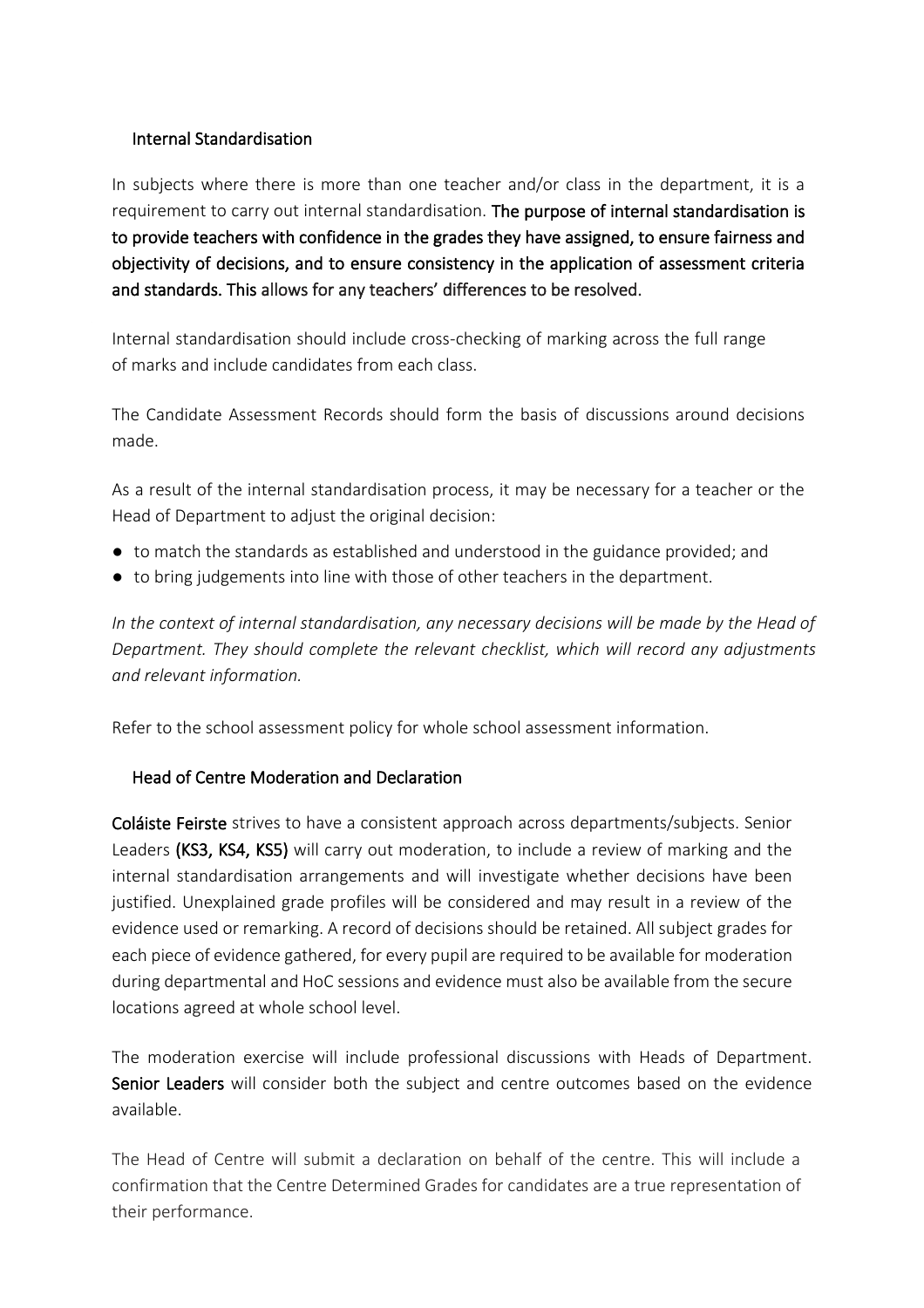# Access Arrangements and Special Consideration

Coláiste Feirste launched *An Coiste scrúdaithe* in 2019 which consists of a professional group of teaching and non-teaching staff to ensure examination standards within the school are kept high. Access arrangements and reasonable adjustments are also an integral part of the examination standards within the school. This professional working group ensures staff are aware of access arrangements and reasonable adjustments and works with departments to ensure pupils are supported. Meetings are scheduled for the CDGs process in accordance with the internal calendar for the whole school process.

Members of *An Coiste Scrúdaithe:* VP Curriculum, Examinations Officer, SENCO, SEN Executive Officer.

Where candidates have agreed access arrangements or reasonable adjustments (for example a reader or scribe), Coláiste Feirste will make every effort to ensure that these arrangements are in place when assessments are being taken. Details on access arrangements can be found in the JCQ document [Adjustments for candidates with](https://www.jcq.org.uk/wp-content/uploads/2020/08/AA-regs-2020-2021-version-for-website.pdf) [disabilities and learning difficulties,](https://www.jcq.org.uk/wp-content/uploads/2020/08/AA-regs-2020-2021-version-for-website.pdf) which is available on the JCQ website.

As public examinations have been cancelled, the normal application process to the awarding organisation for special consideration will not apply this summer in the usual manner.

However, where illness or other personal circumstances, covered by the JCQ guidelines, might have affected the candidate's standard of performance, **Coláiste Feirste** will take account of this when making judgements. Class teachers will record how they have determined any impact of illness or personal circumstances and how this was incorporated into their judgements in the Candidate Assessment Record. Coláiste Feirste will ensure consistency in the application of special consideration by following the guidance on pages 4– 7 of the JCQ document [A guide to the special consideration process, with effect](https://www.jcq.org.uk/wp-content/uploads/2020/08/A-guide-to-the-spec-con-process-202021-Website-version.pdf) [from 1](https://www.jcq.org.uk/wp-content/uploads/2020/08/A-guide-to-the-spec-con-process-202021-Website-version.pdf)  [September 2020.](https://www.jcq.org.uk/wp-content/uploads/2020/08/A-guide-to-the-spec-con-process-202021-Website-version.pdf)

# Bias and Discrimination

Coláiste Feirste will fulfil its duties and responsibilities concerning relevant equality and disability requirements.

Senior Leaders Padraig Mac Cathail and Danielle Ní Riabhaigh will disseminate guidance from the CIEA training on potential bias in judgements, including the challenges and solutions relevant to a holistic approach to assessing the validity of assessment judgements. This will include information on:

- sources of unfairness and bias (situations/contexts, difficulty, presentation and format, language, conditions for assessment and marker pre-conceptions);
- minimising bias (how to minimise bias in questions and marking, and hidden forms of bias); and
- bias in teacher assessments.

To avoid bias and discrimination, all staff involved in Centre Determined Grades will consider that: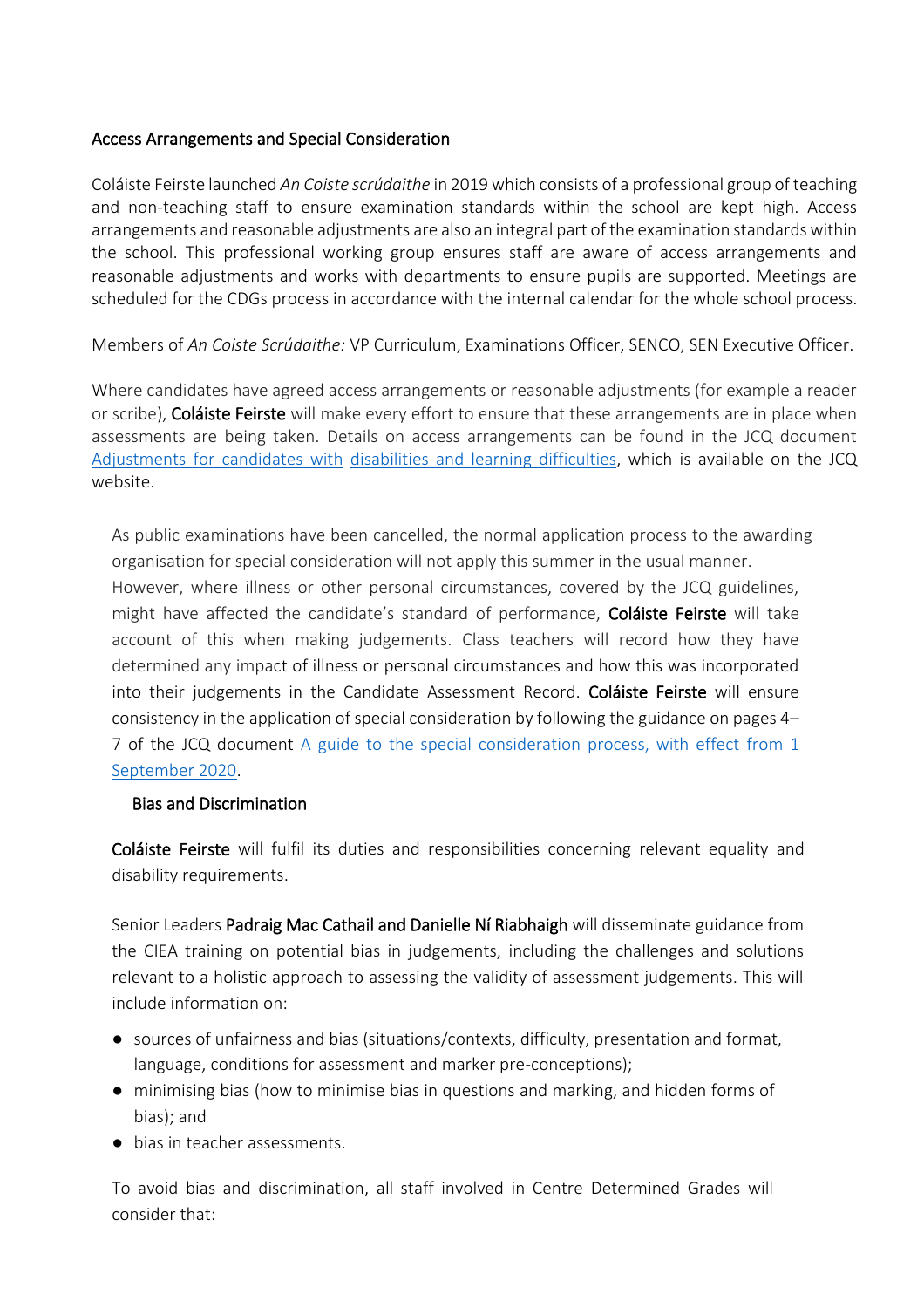- unconscious bias can skew judgements;
- the evidence should be valued for its own merit as an indication of performance and attainment;
- Centre Determined Grades should not be influenced by positive or challenging personal circumstances, character, behaviour, appearance, socio-economic background, or the performance of candidates' siblings;
- unconscious bias is more likely to occur when quick opinions are formed; and
- having effective internal standardisation will help to ensure that there is consideration from different perspectives.

# Recording Decisions and Retention of Evidence and Data

It is fundamental that teachers and Heads of Department maintain records that show how Centre Determined Grades have been produced and internally standardised, including the rationale for decisions in relation to individual marks/grades. All evidence used to support the grade determined for each candidate will be retained electronically on the C2k network. *Refer to the centre's Acceptable Use of Computers or an equivalent policy.*

# It is essential that there are robust, accurate and secure records of decisions and retention of evidence to comply with data protection legislation and in anticipation of centre moderation and the CCEA Review of Evidence and Award process and potential appeals.

When requested, evidence will be uploaded via the CCEA application used to submit the Centre Determined Grades. The Examination Officer will coordinate this process.

The following CCEA documentation must be fully and accurately completed and retained securely:

- Candidate Assessment Records;
- Head of Department Checklists and Departmental Assessment Evidence Grid; and
- Head of Centre Declaration.

# Confidentiality

Coláiste Feirste will not disclose any candidates' Centre Determined Grades in advance of the official issue of results. This is in keeping with the centre's GDPR policy and CCEA requirements.

# Malpractice/Maladministration

Coláiste Feirste will act ethically, to uphold the integrity of the qualifications system and to report potential cases of malpractice or maladministration to CCEA for investigation. There may be instances where the centre or individual teachers are put under improper pressure from a candidate or their parent/guardian to influence the decision-making on a grade. Any improper pressure will be reported to CCEA, who may investigate this as potential malpractice or maladministration.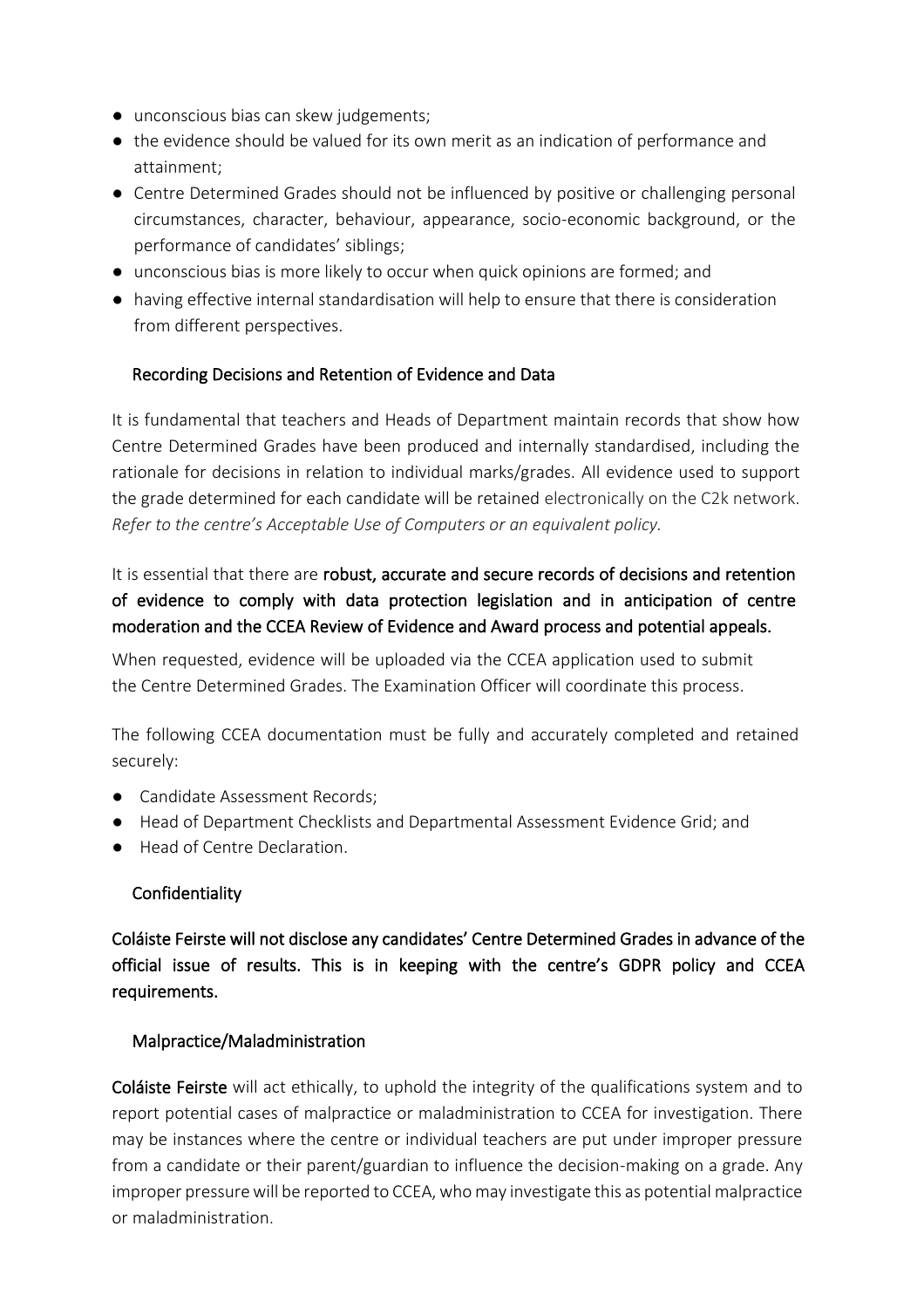Other examples of potential malpractice include:

- deception;
- improper assistance to a candidate;
- failure to appropriately authenticate a candidate's work;
- over-direction of candidates in preparation for assessments;
- the centre submitting grades not supported by evidence or that they know to be inaccurate;
- centres entering candidate(s) who were not originally intending to cash in a grade in the Summer 2021 series;
- failure to engage as requested with CCEA during the review stage of the process; and
- failure to keep appropriate records of decisions made and Centre Determined Grades.

The consequences of malpractice or maladministration are as published in the JCQ guidance [Suspected Malpractice: Policies and Procedures](https://www.jcq.org.uk/wp-content/uploads/2020/09/Malpractice_20-21_v2-1.pdf)*,* which is available on the

JCQ website, and include the risk of a delay to candidates receiving their grades, up to and including removal of centre status.

All staff are required to contact the VP Curriculum with any concerns pertaining to malpractice.

# Private Candidates

For subjects where entries have been made for private candidates, Coláiste Feirste will ensure that sufficient evidence is available to confidently submit an objective Centre Determined Grade. If evidence is limited, these candidates will complete the CCEA assessment resource or an appropriate adaptation of the assessment resource. Thereafter, decisions for the private candidate will be made with the same approach as for all other candidates at Coláiste Feirste.

*CCEA Guidance on Private candidates will be used during this process - Information Regarding Private Candidates and Summer 2021 Alternative Awarding Arrangements.*

# Conflicts of Interest

To protect the integrity of assessments, staff must declare any potential conflicts of interest to the **Head of Centre**. Instances when there may be a conflict include teaching and preparing members of their family or close friends for qualifications that include internally assessed components.

The Head of Centre will take the appropriate actions to manage any potential conflicts of interest arising with centre staff, following the requirements set out in CCEA's Alternative Arrangements – Process for Heads of Centre document issued in March 2021.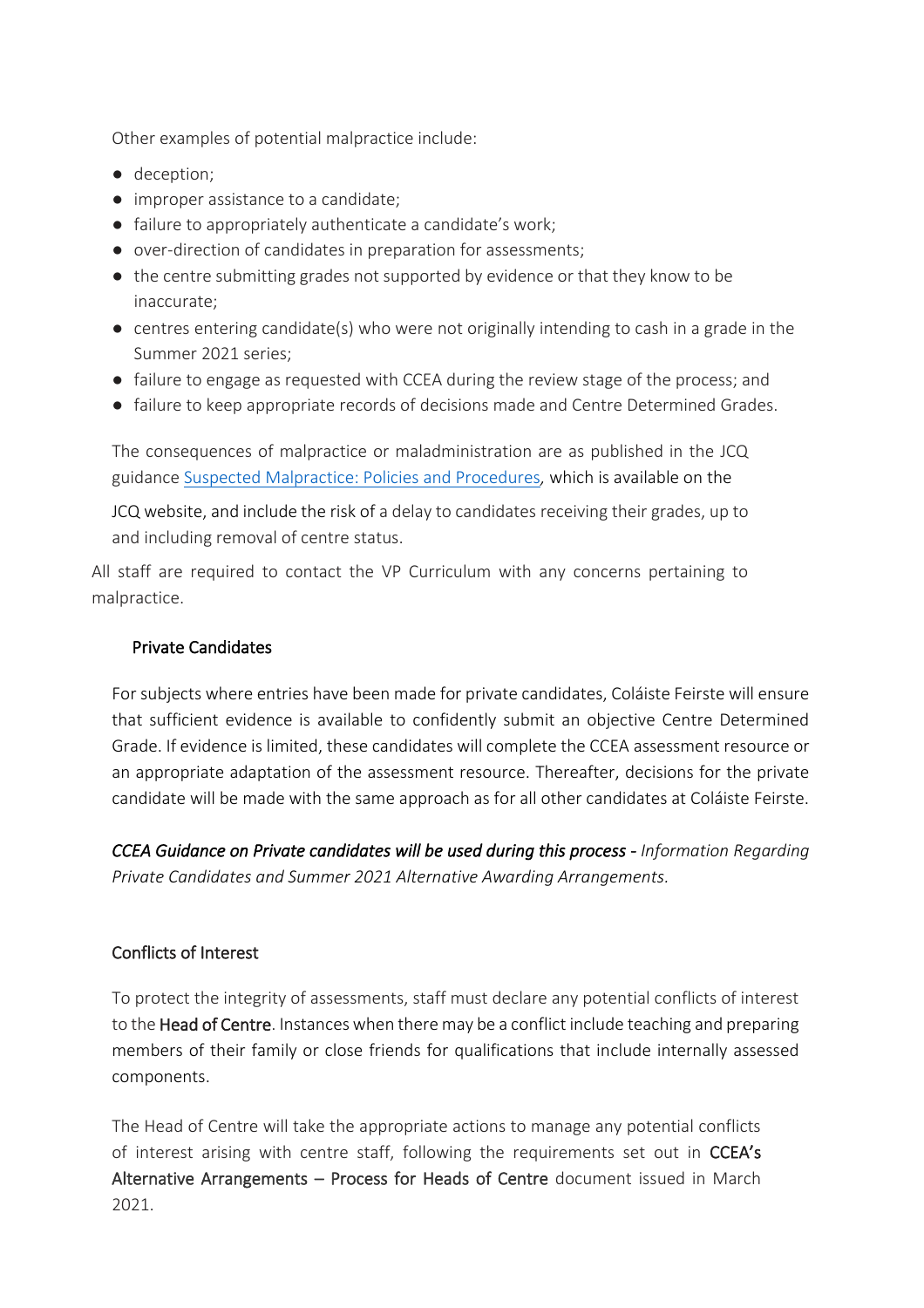Coláiste Feirtse will also carefully consider the requirements of their centre policies, particularly in relation to the separation of duties and personnel to ensure fairness in later process reviews and appeals.

#### Internal Appeals Procedure Relating to Centre Determined Grades

A written internal appeals procedure is available to permit candidates recourse in relation to the production of a Centre Determined Grade. Coláiste Feirste's internal appeals procedure is available for staff, candidates and parents on the centre. Copies can be requested through the school office and from Heads of Key Stage 4&5. All policies are also available via the school website. It outlines the roles and responsibilities for centre staff and provides clarity on the various steps in the internal procedure. The various steps of the internal appeals procedure

are timebound and in line with CCEA requirements. Candidates will be updated at each stage and will be informed in writing of the outcomes and recourse procedures.

#### Complaints Procedure

Coláiste Feirste's internal complaints procedure permits candidates to challenge the centre's delivery or administration of a qualification (including failure to follow their internal appeals procedure correctly) and is available on the centre website or via the school office.

#### Requirements as a JCQ Registered Centre

Coláiste Feirste has reviewed and amended, where necessary, all assessment and examination-related policies and procedures in line with the JCQ [General Regulations](https://www.jcq.org.uk/wp-content/uploads/2020/09/Gen_regs_approved_centres_20-21_FINAL.pdf)  [for](https://www.jcq.org.uk/wp-content/uploads/2020/09/Gen_regs_approved_centres_20-21_FINAL.pdf) [Approved Centres, 1 September 2020 to 31 August 2021](https://www.jcq.org.uk/wp-content/uploads/2020/09/Gen_regs_approved_centres_20-21_FINAL.pdf) [t](https://www.jcq.org.uk/wp-content/uploads/2020/09/Gen_regs_approved_centres_20-21_FINAL.pdf)o ensure appropriateness for the unique context of Summer 2021 qualifications.

#### Associated/Related Centre Documents

All school policies can be found online:

<https://www.colaistefeirste.org/policies>

School Office: 028 90320707

*Please note the Centre Determined Grades Policy updated in accordance with the most recent CCEA guidelines.* 

CCEA support for pupils, parents and teachers:<https://ccea.org.uk/summer-2021>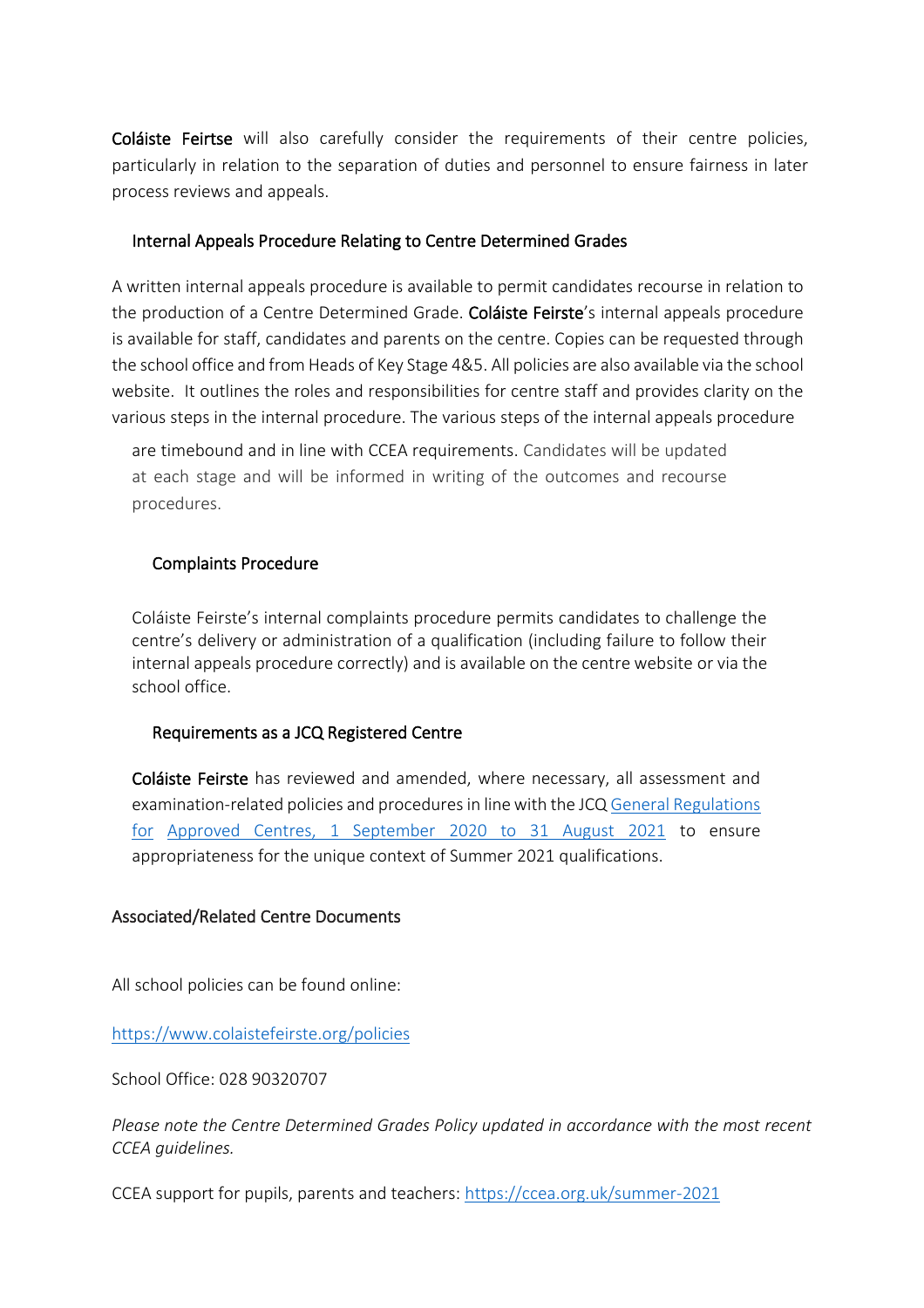# Appendix 1

# FIVE STEP AWARDING PROCESS

| Step and<br>Indicative<br><b>Timeframe</b> |                                                                                               | Activity                                                                                                                                                                                                                | Personnel                                                                           | Internal<br><b>Deadlines</b>          |
|--------------------------------------------|-----------------------------------------------------------------------------------------------|-------------------------------------------------------------------------------------------------------------------------------------------------------------------------------------------------------------------------|-------------------------------------------------------------------------------------|---------------------------------------|
|                                            | Guidance,<br>Information and<br><b>Readiness</b><br>(March, April)                            | CCEA guidance documentation shared<br>and understood by all involved staff.<br>Centre fully participates in support<br>offered by CCEA and other partner<br>bodies, such as EA and CCMS.                                | Centre<br>Leadership Team,<br>Heads of<br>Department<br>(HoD) and<br>teaching staff | 12/4/21                               |
| $\mathbf 1$                                |                                                                                               | Centres agree their quality assurance<br>process to ensure consistency across<br>teachers, subjects and departments.                                                                                                    | Centre Leadership<br>Team, HoD and<br>teaching staff                                | 12/4/21                               |
|                                            |                                                                                               | Centre policy for awarding Centre<br>Determined Grades developed,<br>documented and shared with all staff.<br>Policies to be sent to CCEA by 23 April so<br>they are available for review at grade<br>submission stage. | Centre<br>Leadership Team                                                           | 20/4/21                               |
|                                            |                                                                                               | Preliminary consideration of value of<br>available evidence                                                                                                                                                             | Centre<br>Leadership Team<br>and HoD                                                | 23/4/21                               |
| $\overline{2}$                             | Evidence<br>Gathering and<br>Provision of<br>Assessment<br>Resource (March,<br>April and May) | Completion and marking of defined<br>assessments in line with centre policy;<br>for example, this could comprise CCEA<br>assessment resources which will be<br>available from April 2021.                               | Centre Leadership<br>Team, HoD and<br>teaching staff                                | GCE: 6/5/21<br>GCSE/Other:<br>13/5/21 |
|                                            |                                                                                               | All other available evidence collated and<br>documented                                                                                                                                                                 | Centre Leadership<br>Team, HoD and<br>teaching staff                                | 14/5/21                               |
|                                            | Centre<br>Professional<br>Judgement and<br>Moderation                                         | All available evidence moderated in line<br>with centre policy                                                                                                                                                          | Centre Leadership<br>Team, HoD and<br>teaching staff                                | GCE: 7/5/21<br>GCSE/Other:<br>14/5/21 |
| 3                                          | (April and May)                                                                               | Any potential bias in Centre Determined<br>Grades and outcomes considered                                                                                                                                               | HoD and teaching<br>staff                                                           | 7/5/21                                |
|                                            |                                                                                               | Centre Determined Grade outcomes<br>reviewed by senior leadership teams                                                                                                                                                 | Centre<br>Leadership Team                                                           | 17/5/21                               |
|                                            |                                                                                               | Head of Centre sign-off and<br>submission of Centre Determined<br>Grades                                                                                                                                                | Head of Centre                                                                      | GCE: 20/5/21<br>GCSE/Other: 3/6/21    |